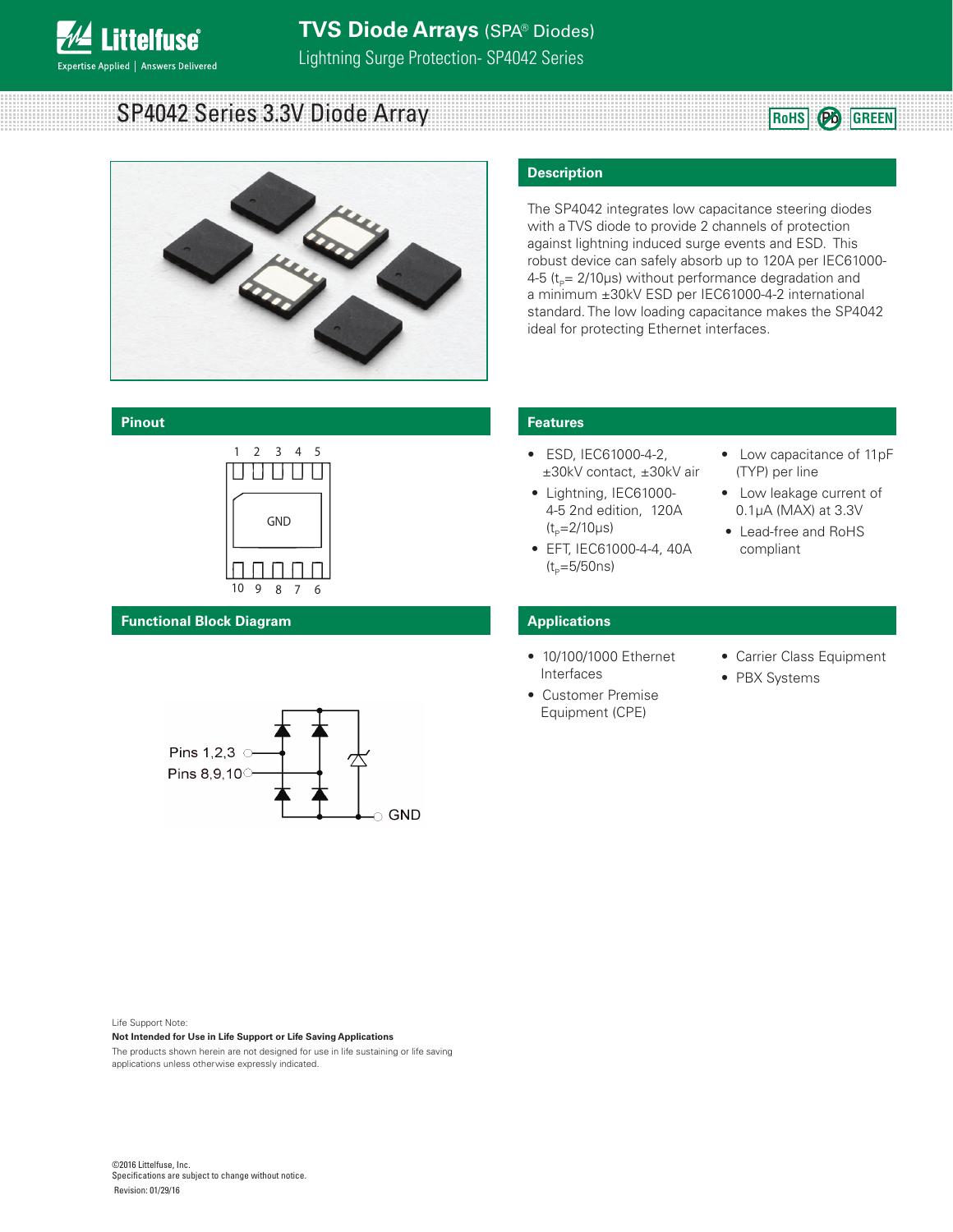### Lightning Surge Protection- SP4042 Series

| <b>Absolute Maximum Ratings</b> |                                                          |              |         |  |
|---------------------------------|----------------------------------------------------------|--------------|---------|--|
| Symbol                          | <b>Units</b><br>Value<br>Parameter                       |              |         |  |
| $I_{\text{pp}}$                 | Peak Current ( $t_{0}$ =8/20µs)                          | 95           | А       |  |
| $I_{\sf pp}$                    | Peak Current ( $t_{n}$ =2/10µs)                          | 120          | д       |  |
| $P_{PR}$                        | Peak Pulse Power (t <sub>p</sub> =2/10µs)                | 2500         | W       |  |
| $T_{OP}$                        | $^{\circ}C$<br><b>Operating Temperature</b><br>-40 to 85 |              |         |  |
| l <sub>STOR</sub>               | Storage Temperature                                      | $-55$ to 150 | $\circ$ |  |

*CAUTION: Stresses above those listed in "Absolute Maximum Ratings" may cause permanent damage to the device. This is a stress only rating and operation of the device at these or any other conditions above those indicated in the operational sections of this specification is not implied.*

| <b>Thermal Information</b> |
|----------------------------|
|                            |

| Parameter                                      | Rating         | Units        |
|------------------------------------------------|----------------|--------------|
| Storage Temperature Range                      | $-55$ to $150$ | $^{\circ}$ C |
| Maximum Junction Temperature                   | 150            | $\circ$      |
| Maximum Lead Temperature<br>(Soldering 20-40s) | 260            | $\circ$      |

**Electrical Characteristics (T<sub>OP</sub>=25<sup>°</sup>C)** 

| Parameter                                     | Symbol                      | <b>Test Conditions</b>                        | <b>Min</b> | Typ  | <b>Max</b> | <b>Units</b> |
|-----------------------------------------------|-----------------------------|-----------------------------------------------|------------|------|------------|--------------|
| <b>Reverse Standoff Voltage</b>               | $V_{RWM}$                   | $I_{B} \leq 1 \mu A$ , Line to Line           |            |      | 3.3        | $\vee$       |
| Reverse Breakdown Voltage                     | $V_{_{\sf BR}}$             | $I_{\tau}$ =1mA, Line to Line                 | 3.5        |      |            | $\vee$       |
| Snap Back Voltage                             | $\rm V_{SB}$                | $I_{\rm{cm}} = 50 \text{mA}$                  | 2.8        |      |            | $\vee$       |
| Reverse Leakage Current                       | $L_{\text{EAK}}$            | $VR=3.3V$ , Line to Line                      |            |      | 0.1        | μA           |
| Clamp Voltage, Line to GND <sup>1</sup>       | $\mathsf{V}_{\rm c}$        | $I_{\text{pp}}$ =100A, t <sub>n</sub> =2/10µs |            | 17   | 22         | $\vee$       |
| Clamp Voltage, Line to Line <sup>1</sup>      |                             | $I_{\text{pp}}$ =100A, t <sub>n</sub> =2/10µs |            | 22   | 25         | V            |
| ESD Withstand Voltage <sup>1</sup>            | $\mathsf{V}_{\texttt{ESD}}$ | IEC61000-4-2 (Contact)                        | ±30        |      |            | kV           |
|                                               |                             | IEC61000-4-2 (Air)                            | ±30        |      |            | kV           |
| Dynamic Resistance, Line to GND <sup>2</sup>  |                             |                                               |            | 0.05 |            | $\Omega$     |
| Dynamic Resistance, Line to Line <sup>2</sup> | $R_{DYN}$                   | TLP, $t_{n} = 100$ ns                         |            | 0.15 |            | $\Omega$     |
| Diode Capacitance <sup>1</sup>                | $C_{\text{IVO-GND}}$        | Line to GND, $V_p=0V$ , f=1MHz                |            | 11   | 25         | pF           |
|                                               | $C_{VO- VO}$                | Line to Line, $V_p=0V$ , f=1MHz               |            | 5.5  | 12         | рF           |

Note: 1 Parameter is guaranteed by design and/or device characterization.

2 Transmission Line Pulse (TLP) test setting : Std.TDR(50Ω),tp=100ns, tr=0.2ns ITLP and VTLP averaging window: star t1=70ns to end t2=80ns



#### **Capacitance vs. Reverse Bias(Line to GND)**

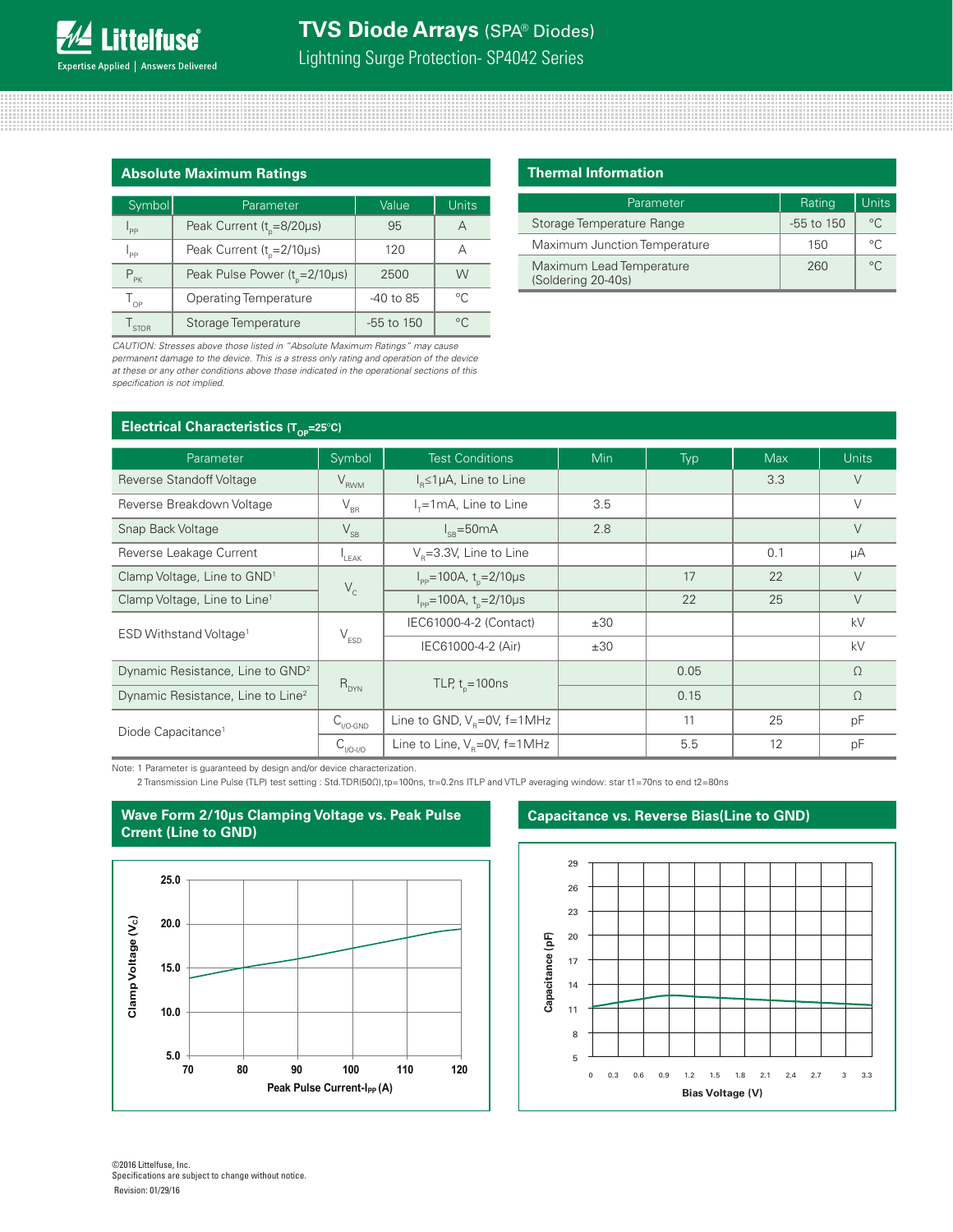Lightning Surge Protection- SP4042 Series

#### **Positive Transmission Line Pulsing (TLP) Plot (Line to GND) Non-Repetitive Peak Pulse Power vs. Pulse Time**



#### **Soldering Parameters**

| <b>Reflow Condition</b>                 |                                          | Pb - Free assembly |  |
|-----------------------------------------|------------------------------------------|--------------------|--|
| - Temperature Min (T <sub>s(min</sub> ) |                                          | $150^{\circ}$ C    |  |
| Pre Heat                                | - Temperature Max (T <sub>s(max)</sub> ) | $200^{\circ}$ C    |  |
|                                         | - Time (min to max) (t)                  | $60 - 180$ secs    |  |
| to peak                                 | Average ramp up rate (Liquidus) Temp (T) | 3°C/second max     |  |
|                                         | $T_{S(max)}$ to $T_{L}$ - Ramp-up Rate   | 3°C/second max     |  |
| Reflow                                  | - Temperature (T,) (Liquidus)            | $217^{\circ}$ C    |  |
|                                         | - Temperature (t,)                       | $60 - 150$ seconds |  |
| Peak Temperature $(T_p)$                |                                          | $260^{+0/5}$ °C    |  |
| Temperature $(t_n)$                     | Time within 5°C of actual peak           | $20 - 40$ seconds  |  |
| Ramp-down Rate                          |                                          | 6°C/second max     |  |
|                                         | Time 25°C to peak Temperature $(T_p)$    | 8 minutes Max.     |  |
| Do not exceed                           |                                          | $260^{\circ}$ C    |  |

#### **Product Characteristics**

| <b>Lead Plating</b>     | Pre-Plated Frame      |
|-------------------------|-----------------------|
| <b>Lead Material</b>    | Copper Alloy          |
| <b>Lead Coplanarity</b> | 0.004 inches(0.102mm) |
| Substrate material      | Silicon               |
| <b>Body Material</b>    | Molded Epoxy          |
| <b>Flammability</b>     | UL 94 V-0             |

Notes :

- 1. All dimensions are in millimeters
- 2. Dimensions include solder plating.
- 3. Dimensions are exclusive of mold flash & metal burr.
- 4.. Blo is facing up for mold and facing down for trim/form, i.e. reverse trim/form.

5. Package surface matte finish VDI 11-13.







#### **Part Numbering System**



#### **Ordering Information**

| Part Number  | Package      | Marking | Min. Order Qty. |
|--------------|--------------|---------|-----------------|
| SP4042-02UTG | $\mu$ DFN-10 | $A2*2$  | 3000            |

#### **Part Marking System**